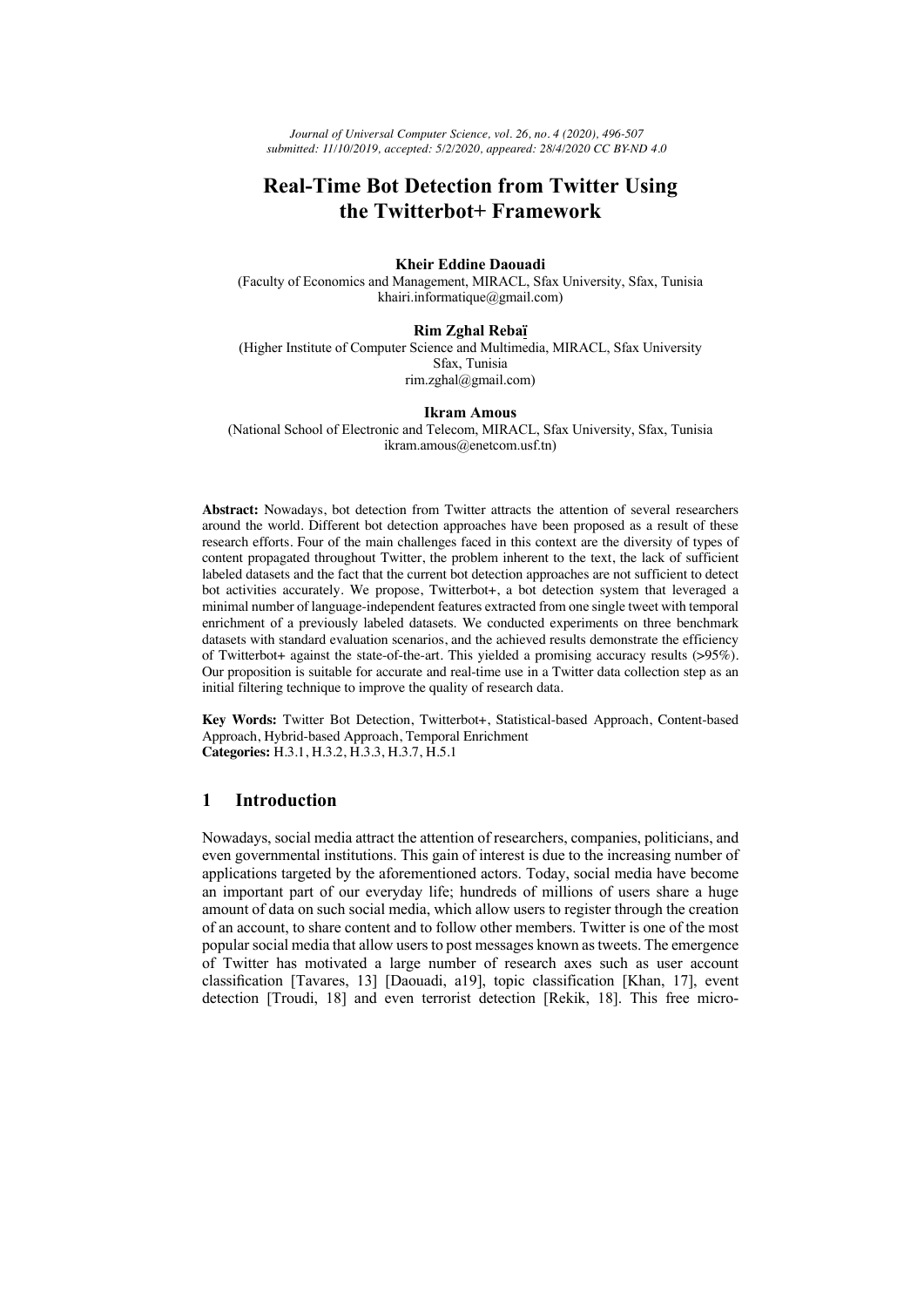blogging has been used not only by humans to create and share content, but also by bots (automated agents) to spread misinformation, to pollute content and even to perform terrorist propaganda [Nizzoli, 19] [Magdy, 16]. Classifying the patterns of user accounts into those of humans and those of bots can help users focus on valuable social accounts, get effective information, ensure their own security, avoid network traps etc. The challenge recently organized by the Defense Advanced Research Projects Agency (DARPA) for Twitter bot detection [Subrahmanian, 16] underscored the magnitude of the problem of bot detection. We define a human account as an account which has a non-automatic nature and is usually managed by a human. On the other hand, a bot account is an automatically managed profile (whose content is produced automatically). Current bot detection approaches are still not sufficient to detect bot activities accurately in term of the performance metrics. In fact, they have to face certain challenges owing to the problem inherent to text and the diversity of types of content propagated throughout Twitter. Moreover, messages from Twitter are imprecise, very short and written in an informal language full of spelling mistakes, abbreviations etc. In this paper, we will try to address the following research questions:

- 1. RQ1: Is it possible to accurately decide whether a user account belongs to a human or a bot using a minimal number of statistical features extracted from one single tweet?
- 2. RQ2: Is it possible to enrich previously-labeled datasets with more real examples of human and bot samples without the additional and very expensive annotation steps?

The rest of this paper is organized as follows: section 2 reviews the related works; section 3 presents our proposed framework; section 4 presents the results of our experiments; and finally, section 5 summarizes the main contributions of our proposed framework.

### **2 Related Works**

Twitter user accounts have been analyzed across many dimensions. Several works have been done on a single and specific perspective such as those related to the bot detection ([Varol, 17], [Ferrara, 17], [Cresci, a17], [Bindu, 18], [Kudugunta, 18], [Morstatter, 16], [Lee, 11], [Wu,17], [Jain, 19], [Jain, 18], [Tavares, 17], [Singh, 18], [Stukal, 17], [Cresci, b17], [Daouadi, b19], [Cresci, 15], [Kantepe, 17], [Gilani, 17], and [Chen, 15]) and those related to the effects that bots have ([Cresci, 19], [Mazza, 19], [Gilani, 19] and [Cresci, 18]). The first part of this section discusses the ground truth acquisition methods for bot detection. The second part of this section reviews the literature of bot detection approaches. The third part of this section discusses our main contributions.

#### **2.1 Ground Truth Acquisition Methods**

Today, researchers through Twitter attempt to use three main ground truth acquisition methods for bot detection [Morstatter, 16]. The first one is the manual annotation method [Varol, 17], which relies on human annotators in the labeling phase. Although this method is a good technique and has been widely used, it has faced certain challenges owing to the time consumption, human expertise and the fact that it is not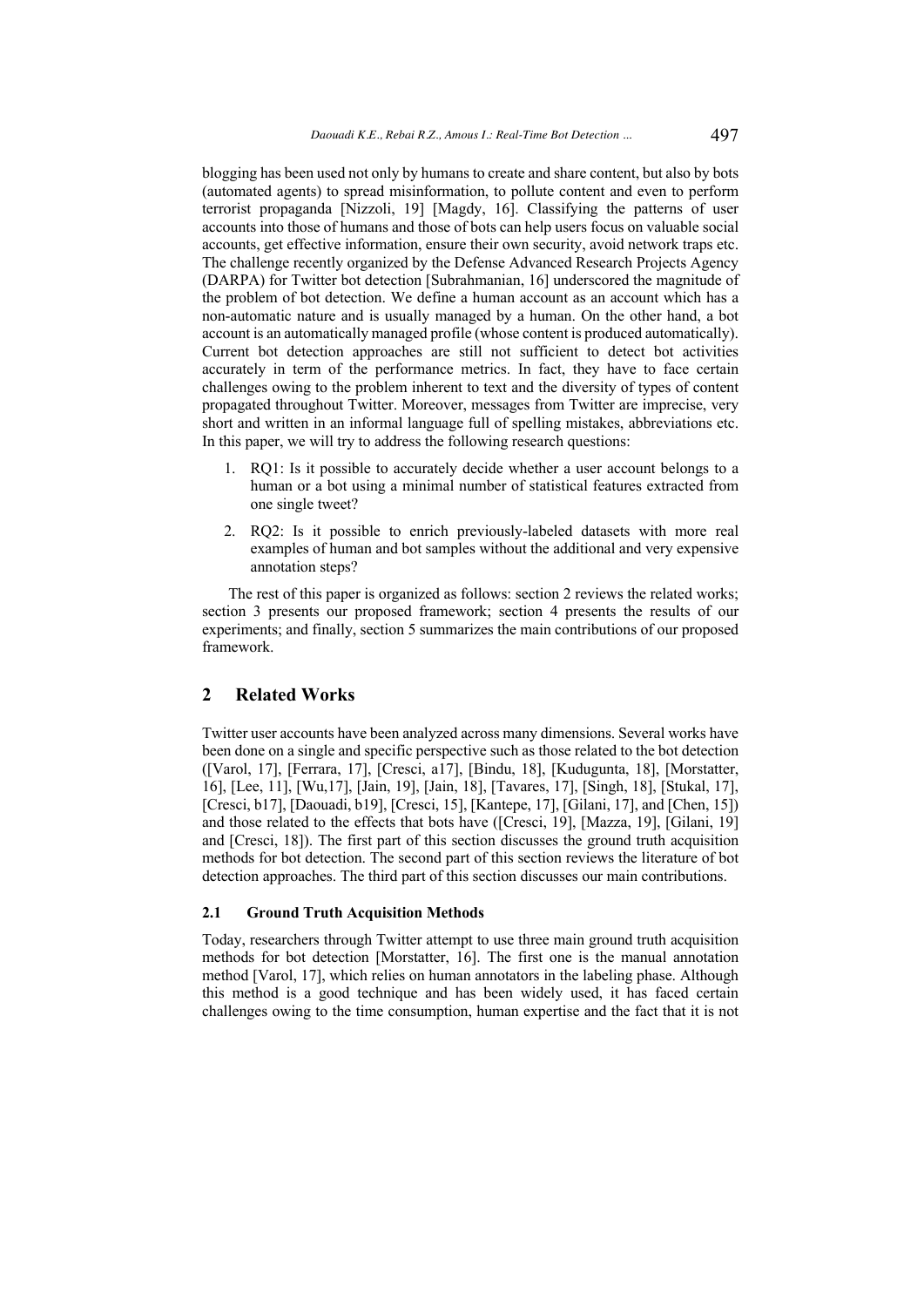scalable. The second method is known as suspended user lists method [Morstatter, 16]; it focuses on the social network's site itself in order to obtain the label. The researcher observes the users and tracks the ones that are removed or suspended by the site. This type of method is simple but has some drawbacks such as time consumption and the fact of being not scalable. The third commonly-used method is known as honeypots method [Lee, 11]; through this method, the researcher creates bot accounts in order to lure other bots. This allows collecting a large set of active bots with a high confidence. Although the existing ground truth acquisition methods are good techniques and have been heavily used by the related works, these methods are usually time-consuming and have a very expensive phase. To meet these challenges, we propose a new technique for enriching previous labeled datasets with more instances of real human and bot samples. The suggested technique is presented in the experimental section.

### **2.2 Bot Detection Approaches**

Today, the problem of bot detection is one of the most critical challenges, especially on online social networks. According to [Ferrara, 16], Twitter bot detection approaches are grouped in three major types depending on the classification task. The first one is the crowdsourcing approach (also called blacklist approach [Wu, 17]), through this type of approach, expert workers are needed to detect bot accounts. The second one is known as graph-based approach. This type of approach is very expensive and more complex than other types of approaches. The third commonly used approach is known as features-based approach, different types of features are exploited to capture users' behaviors (e.g. content features, linguistic features, sentiment features, temporal features, post-frequency features, metadata of user profile features). According to the type of features used in the classification task, features-based approach include three main classes, namely content-based approaches, statistical-based approaches, and hybrid-based approaches.

#### **2.2.1 Content-based Approaches**

Through this type of approach, researchers attempted to use only the textual content parameters in order to perform the classification task. They used language-dependent features without taking into account the diversity of the types of content propagated throughout Twitter. In [Jain, 19], the authors proposed a semantic Long Short Term Memory in order to classify tweets according to their author type (spam and non-spam users). They used the textual content with Word2vec, Wordnet and Conceptnet in order to create a semantic word vector that has been used by Long Short Term Memory for the classification, this yielded F-measure result of 96.84%. In a similar [Jain, 18] but using Convolution Neural Network for the classification, this yielded F-measure result of 96.64%. In [Wu, 17], the authors used word2vec with traditional supervised learning algorithms, this yielded F-measure result between 92.83% and 94.25%.

#### **2.2.2 Statistical-based Approaches**

Through this type of approach, researchers attempted to use statistical parameters in order to perform the classification task. The main advantage of the statistical-based approach is that it uses language-independent features and avoids using the content parameters. In [Tavares, 17], the authors used parameters from the post frequency in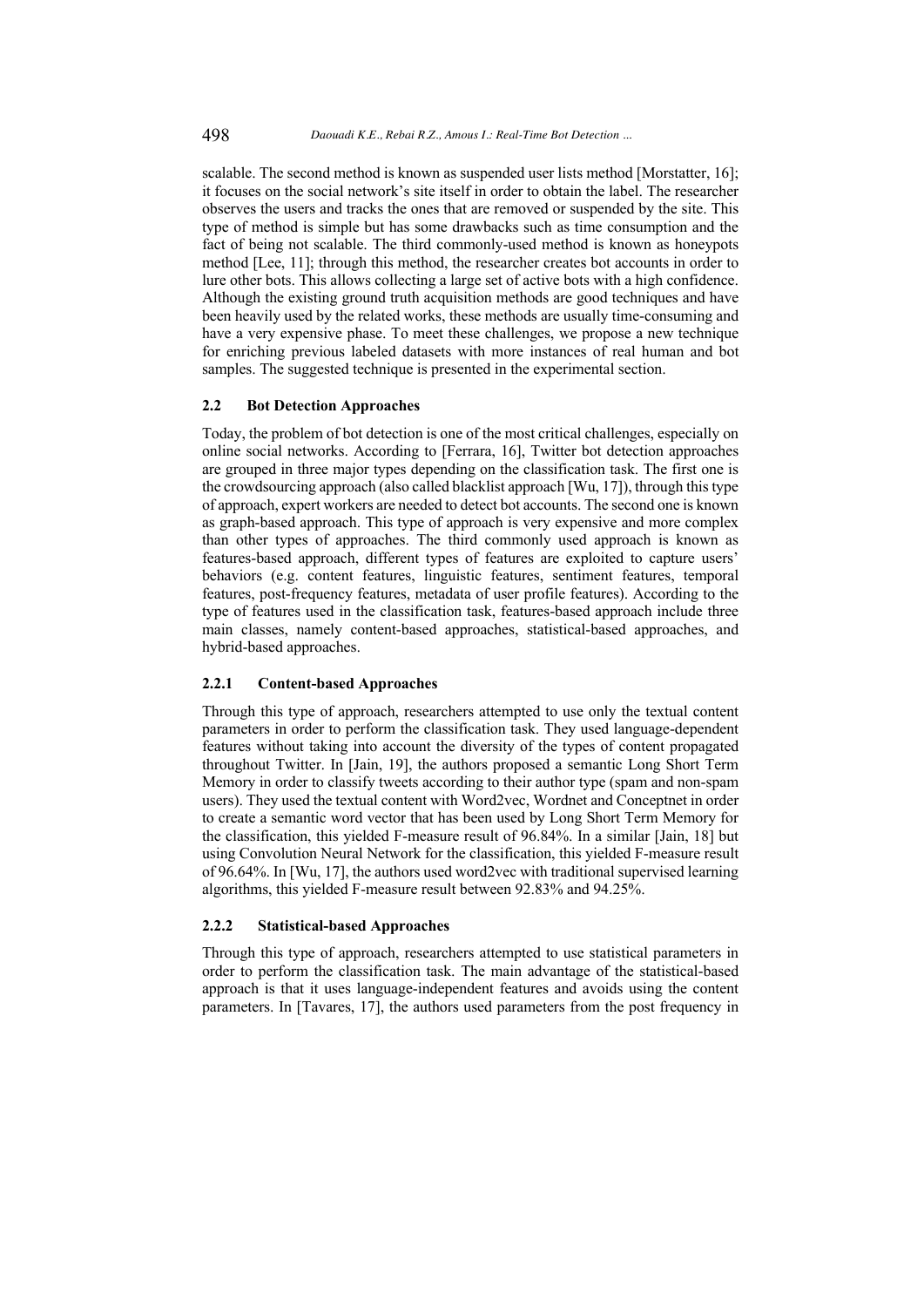order to classify users as bots, humans or cyborgs, this yielded F-measure result of 88% using Random Forest algorithm. In [Cresci, a17] , the authors exploited digital DNA; they used the sequence of types of posts and the sequence of features-based content, and then they defined a similarity measure in order to classify users as bots or humans. This yielded F-measure result of 95.8% using an unsupervised approach. In [Ferrara, 17], the authors classified users as humans or bots; they used 10 parameters from the metadata of the users' profiles. This yielded AUC result of 92.0% using Random Forest algorithm. In [Daouadi, b19], the authors used statistical parameters extracted from the overall user's activity. The best experimental results are obtained with Deep Forest algorithm, this yielded Accuracy result of 97.55%.

#### **2.2.3 Hybrid-based Approaches**

Apart from the previously mentioned features-based approaches, the third commonly used approach is the hybrid-based approach. Through this type of approach, researchers attempted to combine the content-based approach and the statistical-based approach. In [Varol, 17], the authors used more than a thousand parameters; these included sentiment features, content features, user metadata features, friend features, network and timing features. This yielded AUC result of 95.0% using Random Forest algorithm. In [Singh, 18], the authors used 10 parameters from the content-based features, the user-based features, and the trust based features. This yielded Accuracy result of 92.1% using Random Forest algorithm. In [Stukal, 17], the authors used 42 parameters; these included metadata of user profile and tweeting features. This yielded F-measure result of 86,625% using an ensemble method of machine-learning algorithms. In [Lee, 11], the authors used 16 parameters from the user demographic features, the user-content features, the user-friendship networks and the user history features. This yielded AUC result of 98.4% using Random Forest algorithm. In [Kudugunta, 18], the authors proposed an approach known as contextual Long Short-Term Memory, which exploits both tweet content and metadata of user profile features. The best experimental results are obtained using Synthetic Minority Oversampling Technique, this yielded accuracy results >95%.

#### **2.3 Motivation and Contribution**

Although content-based and hybrid-based approaches are good techniques and were heavily used by the related works, these approaches were also time-consuming and they have faced the problems inherent to the text. On the other hand, statistical-based approaches have a lower computational cost and take a shorter time than the other types of approaches. In summary, current bot detection approaches are not sufficient to detect bot activities accurately in term of the performance metrics. We propose, Twitterbot+, a bot detection system that leveraged a minimal number of language-independent features extracted from one single tweet with temporal enrichment of a previously labeled datasets. We summarized our main contributions as the following:

We designed a minimal number of statistical features that demonstrated their utility during this work. The suggested features were extracted from one single tweet of the user account, which makes Twitterbot+ suitable at tweet-level and user-level bot detection.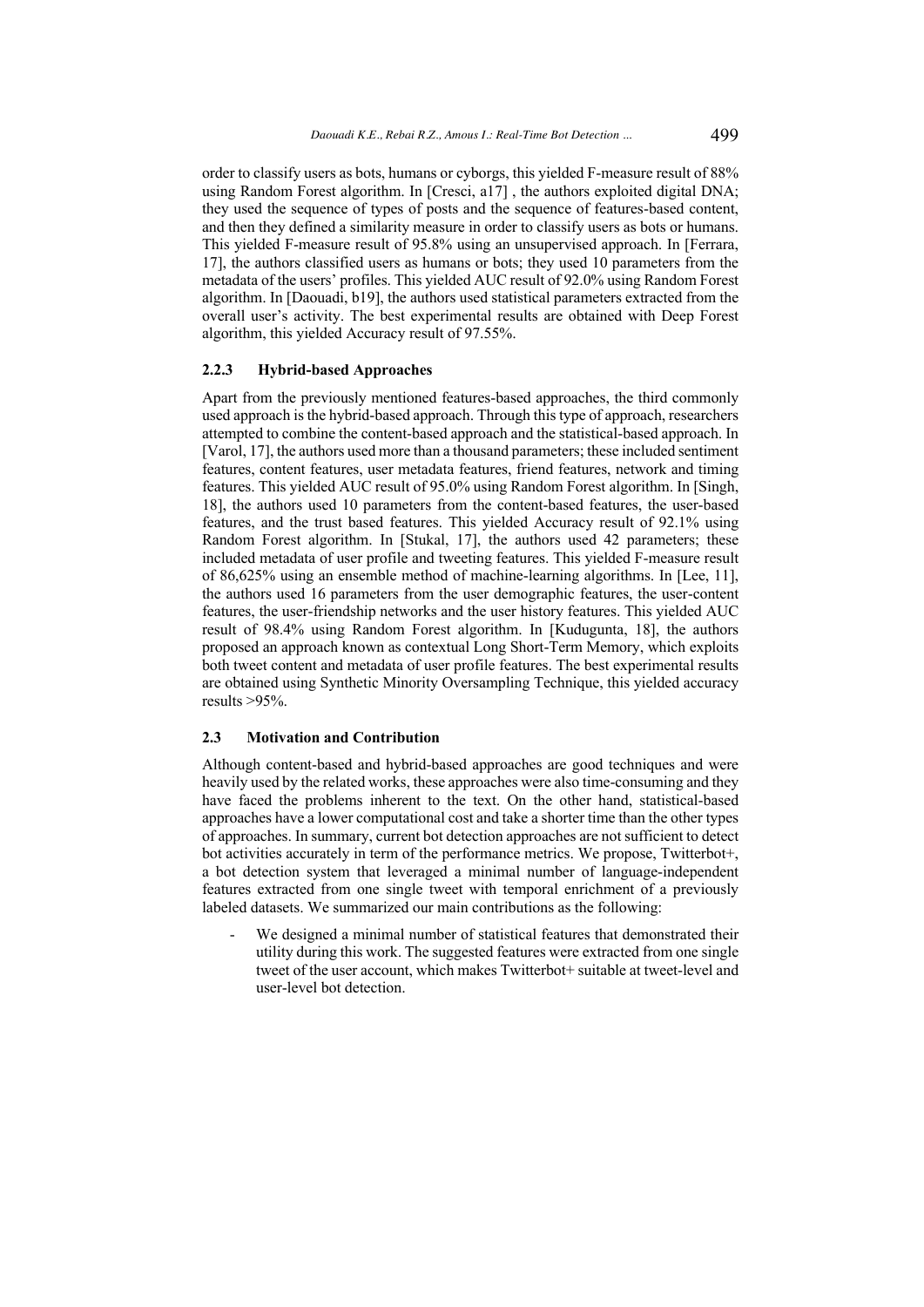We introduced a new technique for enriching existing labeled datasets by creating feature vectors from of the labeled user at different points of time. To the best of our knowledge, Twitterbot+ is the first bot detection model that enriches their training datasets from different points of time in the life cycle of the labeled user accounts. This is done without any additional and very expensive labeling steps.

### **3 Proposed Framework**

Following the limits mentioned in our related works, we propose Twitterbot+ for accurate and real-time bot detection from Twitter. In general, the task of supervised bot detection begins with a training set  $U = (U_1...U_N)$  of users that are labeled with a class  $c_i \in C$  (ex. bot or human). Then, the task is to find the optimal features set  $F = (f_1...f_n)$ that is able to correctly assign a class (c<sub>i</sub>) to a new user  $(U_i)$  that has the feature vector  $F^i = (f_1^i...f_n^i)$ . Our proposition consists of three main steps, namely data collection, features extraction and classification.

#### **3.1 Data Collection**

In this step, our main aim was to use the APIs offered by Twitter. We used Twitter Timeline API, which allows collecting the most recent post of a given user. However, we rely on three public datasets which were published in [Lee, 11], [Cresci, b17] and [Cresci, 15]. These datasets contain a user ids with a label as Human or Bot. We used the user id with the Twitter Timeline (API) in order to collect the most recent post of each labeled user. The post comes with an information from of Tweet, Time and User attributes. The Tweet attribute contains the content and the statistics of the tweet. The Time attribute contains the time and the date of the tweet. The User attribute contains information about the user's profile. We observed the users' accounts' statuses via the statuses/user\_Timeline API endpoint. These statuses can take one of four values: active account, suspended account, removed account and private account. However, we could not access the post of user accounts that were suspended, private or removed. In this study, we used only the active accounts. Each recent post  $(P_i)$  of each active labeled user  $(U_i)$  is retrieved, and this way the next step could follow.

#### **3.2 Feature Extraction**

Although many proposed approaches use a very large set of features (e.g. [Varol, 17] uses over 1000 features), a recent study [Ferrara, 17] shows that a limited number of features are enough in order to obtain similar performance measures. The choice of using a size limit of features is motivated by both model efficiency and interpretability reasons. Based on the existing works, we designed a set of minimal numbers of statistical features that were extracted from of the User attribute (described in the previous subsection) and demonstrated their utility during this work. The suggested features are:

- 1. Average number of tweets per day.
- 2. Status count (the total number of tweets issued by the user).
- 3. Location (whether the user has provided his/her location).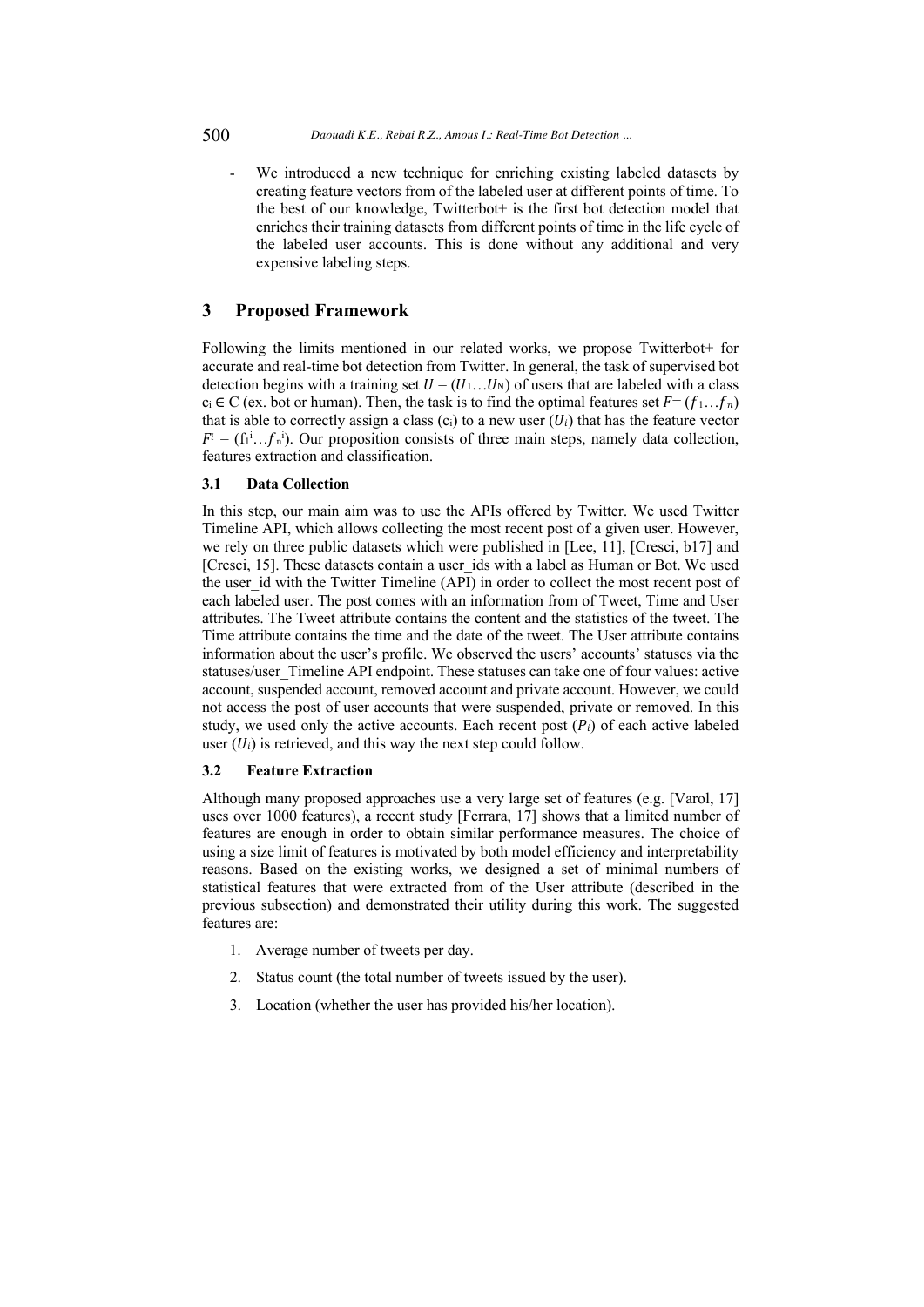- 4. Description (whether a description is provided in association with the user profile).
- 5. Follower count (the number of followers of the user).
- 6. Following count (the number of users that this user follows).
- 7. The ratio of Follower count to Following count.
- 8. URL (whether a URL is provided in association with his/her profile).
- 9. Favorite's counts (the number of favorites done by the user).
- 10. Verified (whether the user has a certified account).
- 11. Default profile (whether the user profile has the default settings).
- 12. Lists count (the number of public lists that this user is a member of).
- 13. Age (the age of the user account in days).
- 14. Geo (whether the user has enabled the possibility of geo-tagging his/her tweets).
- 15. Default image background (whether the user has uploaded his/her own image).

From each collected ( $P_i$ ), we created a feature vector  $F^i = (f_1^i...f_n^i)$ , where n=15 is the number of the proposed features.

#### **3.3 Classification**

In this step, our main objective was to use a supervised learning approach in order to classify the feature vectors  $F^i = (f_1^i...f_n^i)$  that has  $c_i \in C$  (Human or Bot). First, we chose the algorithm that performs better with our proposed features. Several supervised learning algorithms were tested; these included AdaBoost (AB), Bagging (B), Random Forest (RF), Simple Logistic (SL) and LogitBoost (LB). These algorithms were used with their standard parameters in order to ensure the comparability between them. Second, we enriched our interested datasets by creating feature vectors form each labeled user account at different time points. However, each active user *Ui* will have  ${F_{t1}}^i...F_{tM}^i$  feature vectors where M is the number of time points. Several experiments were performed in order to compare our proposed temporal enrichment of a previously labeled user accounts against the baseline. However, we built three models, one containing all the datasets, one containing all the datasets enriched by the Synthetic Minority Oversampling Technique (SMOTE) [Chawla, 02] (as suggested by [Kudugunta, 18]) and one containing all the datasets in more than one point in time.

### **4 Experimental Settings and Results**

Our proposition is evaluated on three benchmark datasets, these were published by [Lee, 11], [Cresci, b17] and [Cresci, 15]. Table 1 shows an overview of our interested datasets. The first one presents a combination of content-polluter accounts and legitimate accounts; we refer to this one as D1. The second one presents a combination of genuine accounts, social spambots #1, social spambots #2 and social spambots #3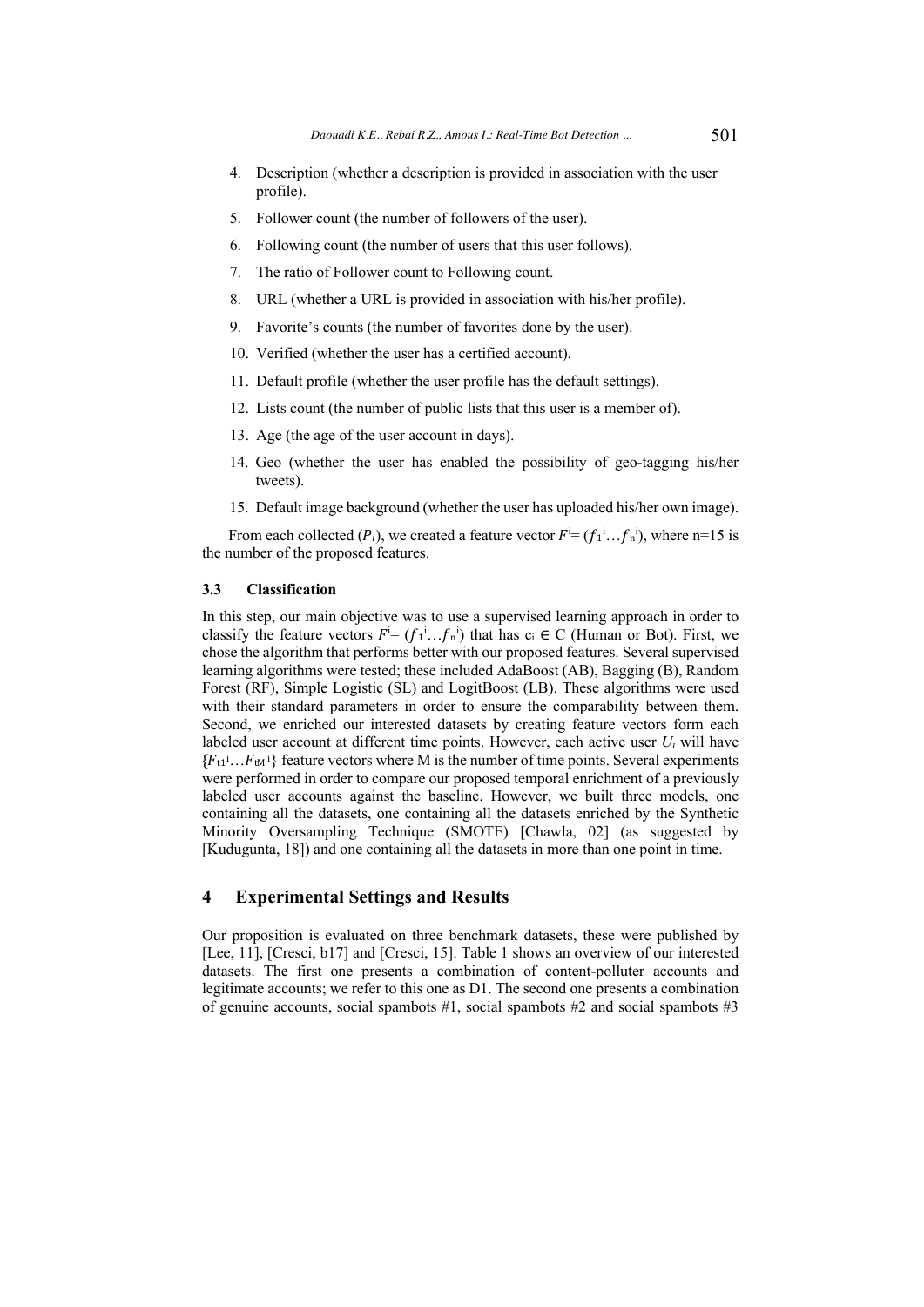accounts; we refer to this as D2. The third one presents a combination of genuine accounts and fake accounts; we refer to this as D3.

| Label          | Human | Bot   | <b>Active Human</b> | <b>Active Bot</b> |
|----------------|-------|-------|---------------------|-------------------|
| D <sub>1</sub> | 19276 | 22223 | 13472               | 14713             |
| D2             | 3474  | 4912  | 2718                | 4293              |
| D <sub>3</sub> | 1950  | 3351  | 1665                | 715               |
| $D1+D2+D3$     | 24700 | 30486 | 17855               | 19721             |

|  | Table 1: Overview of our interested ground truth. |  |
|--|---------------------------------------------------|--|
|  |                                                   |  |

To evaluate the performance of Twitterbot+, we are interested in several metrics. We used the matrix confusion, which allows the visualization of the performance of a classification algorithm. We used the corresponding parameters; in our case, they are called:

- True Bot (TB): the instances correctly classified as bot.
- True Human (TH): the instances correctly classified as human.
- False Bot (FB): the instances incorrectly classified as bot.
- False Human (FH): the instances incorrectly classified as human.

Using the aforementioned parameters, the performance metrics that can be drawn are Precision (P), Recall (R), F1-measure (F1) and Matthews Correlation Coefficient (MCC). These metrics are calculated based on the following Equations 1,2,3 and 4:

$$
P = TB/(TB + FB)
$$
 (1)

$$
R = TB/(TB + FH) \tag{2}
$$

$$
F1 = 2((P * R)/(P + R))
$$
 (3)

$$
MCC = TB * TH - FB * FH / \sqrt{(TB + FH)(FB + TH)(TB + FB)(TH + FH) (4)}
$$

We also used the Area Under the Curve (AUC or AUC/ROC) measure. This measure "is equivalent to the probability that the classifier will rank a randomly chosen positive instance higher than a randomly chosen negative instance" [Fawcett, 06] (in our case, positive instance is a bot instance and negative instance is a human instance). The 10-fold cross validation approach was performed in order to calculate the performance metrics. Each dataset was split into 10 equally sized groups while preserving a balance of the bot and human samples of the original datasets. One of these groups was used for testing whereas the remainder were used for training. This procedure was iterated 10 times and the averaging of the performance metrics scores was obtained across the ten iterations of cross validation.

The first set of our experiments evaluate the performance metrics of our proposed features with previously mentioned supervised learning algorithms. As can be concluded from the experiment presented in Table 2, the RF algorithm outperformed the other algorithms in the corresponding models: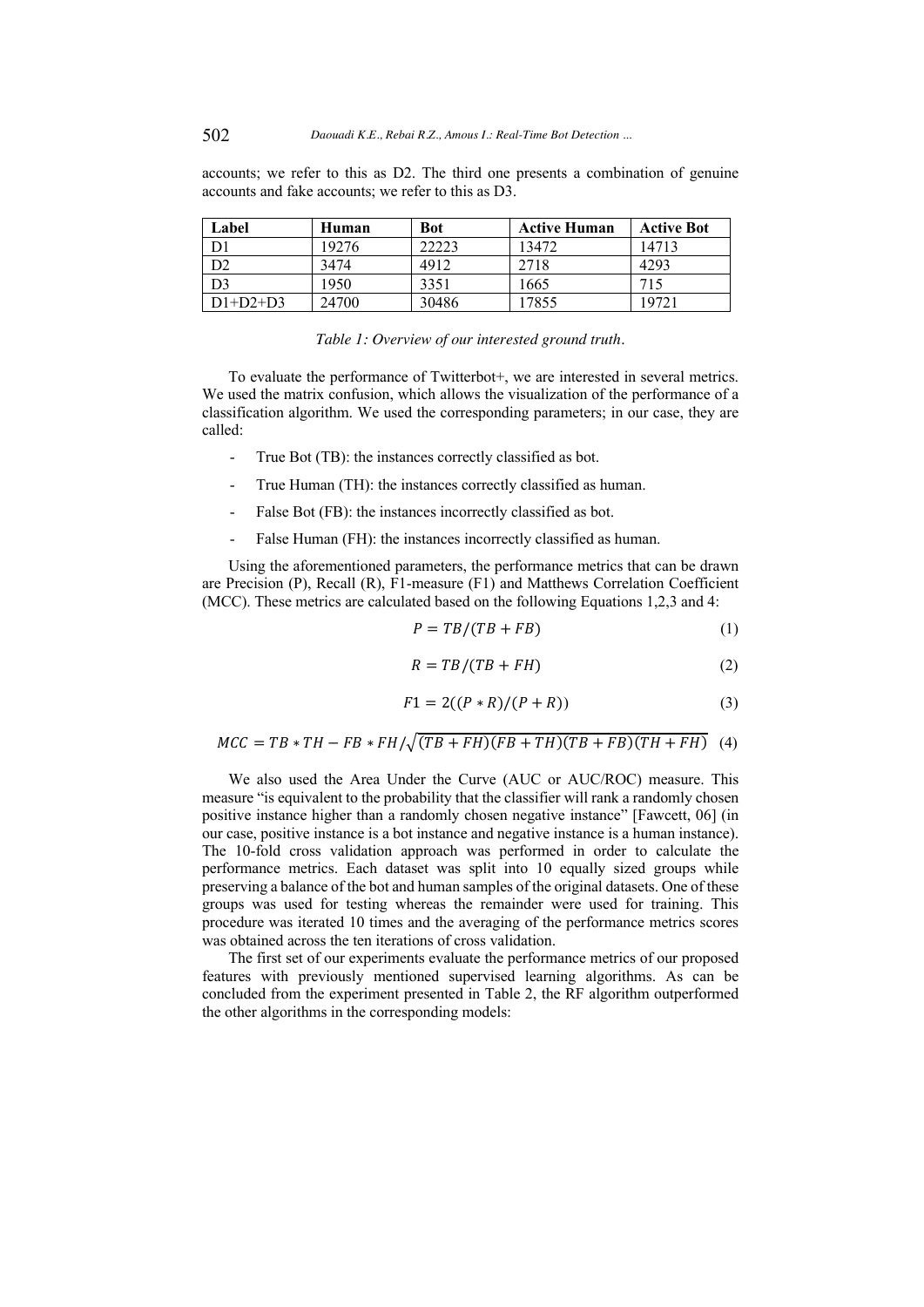- D1: this yielded (P=90.6%, R=90.6%, F1=90.6%, AUC=96.6%).
- D2: this yielded (P=98.6%, R=98.6%, F1=98.6%, AUC=99.6%).
- D3: this yielded (P=93.0 %, R=93.1%, F1=93.0%, AUC=97.2%).
- D1+D2+D3: this yielded (P=91.4 %, R=91.4%, F1=91.4 %, AUC=97.0%).

| <b>Algorithm</b> | Metric %                    | DI   | $\mathbf{D}2$ | D3   | $D1+D2+D3$ |
|------------------|-----------------------------|------|---------------|------|------------|
| AB               | $\cal P$                    | 87.2 | 96.9          | 92.3 | 85.3       |
|                  | $\boldsymbol{R}$            | 86.4 | 96.9          | 92.4 | 85.3       |
|                  | F1                          | 86.4 | 96.9          | 92.3 | 85.3       |
|                  | AUC                         | 92.3 | 99.3          | 96.3 | 92.9       |
| B                | P                           | 90.4 | 98.3          | 92.2 | 91.0       |
|                  | $\boldsymbol{R}$            | 90.3 | 98.3          | 92.2 | 91.0       |
|                  | F1                          | 90.3 | 98.3          | 92.1 | 91.0       |
|                  | AUC                         | 96.4 | 99.5          | 97.0 | 96.8       |
| RF               | P                           | 90.6 | 98.6          | 93.0 | 91.4       |
|                  | $\boldsymbol{R}$            | 90.6 | 98.6          | 93.1 | 91.4       |
|                  | F1                          | 90.6 | 98.6          | 93.0 | 91.4       |
|                  | $\ensuremath{\mathit{AUC}}$ | 96.6 | 99.6          | 97.2 | 97.O       |
| SL               | $\boldsymbol{P}$            | 79.9 | 95.9          | 92.0 | 77.9       |
|                  | $\boldsymbol{R}$            | 79.9 | 95.9          | 92.1 | 77.9       |
|                  | F1                          | 79.9 | 95.9          | 92.0 | 77.8       |
|                  | AUC                         | 87.6 | 98.8          | 95.0 | 86.1       |
| LB               | $\overline{P}$              | 87.5 | 97.7          | 91.2 | 86.9       |
|                  | $\boldsymbol{R}$            | 87.2 | 97.7          | 91.2 | 86.9       |
|                  | FI                          | 87.3 | 97.7          | 91.2 | 86.9       |
|                  | AUC                         | 94.4 | 99.4          | 94.7 | 93.8       |

*Table 2: Performance comparison of different supervised learning algorithms.*

The second set of our experiments compare Twitterbot+ against the baselines. However, we are interested on the works published by [Ferrara, 17] and [Kudugunta, 18]. From the experiment presented in Table 3, Twitterbot+ yielded F1 result of 91.4% (Vs. 88.3% [Ferrara, 17] and 90.1% [Kudugunta, 18]), AUC result of 97.0% (Vs. 94.6% [Ferrara, 17] and 95.8% [Kudugunta, 18]) and MCC result of 82.7% (Vs. 76.5% [Ferrara, 17] and 78.6% [Kudugunta, 18]).

| Work            | F1%  | AUC % | MCC $%$ |
|-----------------|------|-------|---------|
| [Ferrara, 17]   | 88.3 | 94.6  | 76.5    |
| [Kudugunta, 18] | 90.1 | 95.8  | 78.6    |
| Twitterbot+     | 91.4 | 97.0  | 82.7    |

*Table 3: Performance comparison of our proposed features with baselines.*

The third set of our experiments answer to the second research question, we built on the hypothesis that capturing the behaviors of the labeled user types from different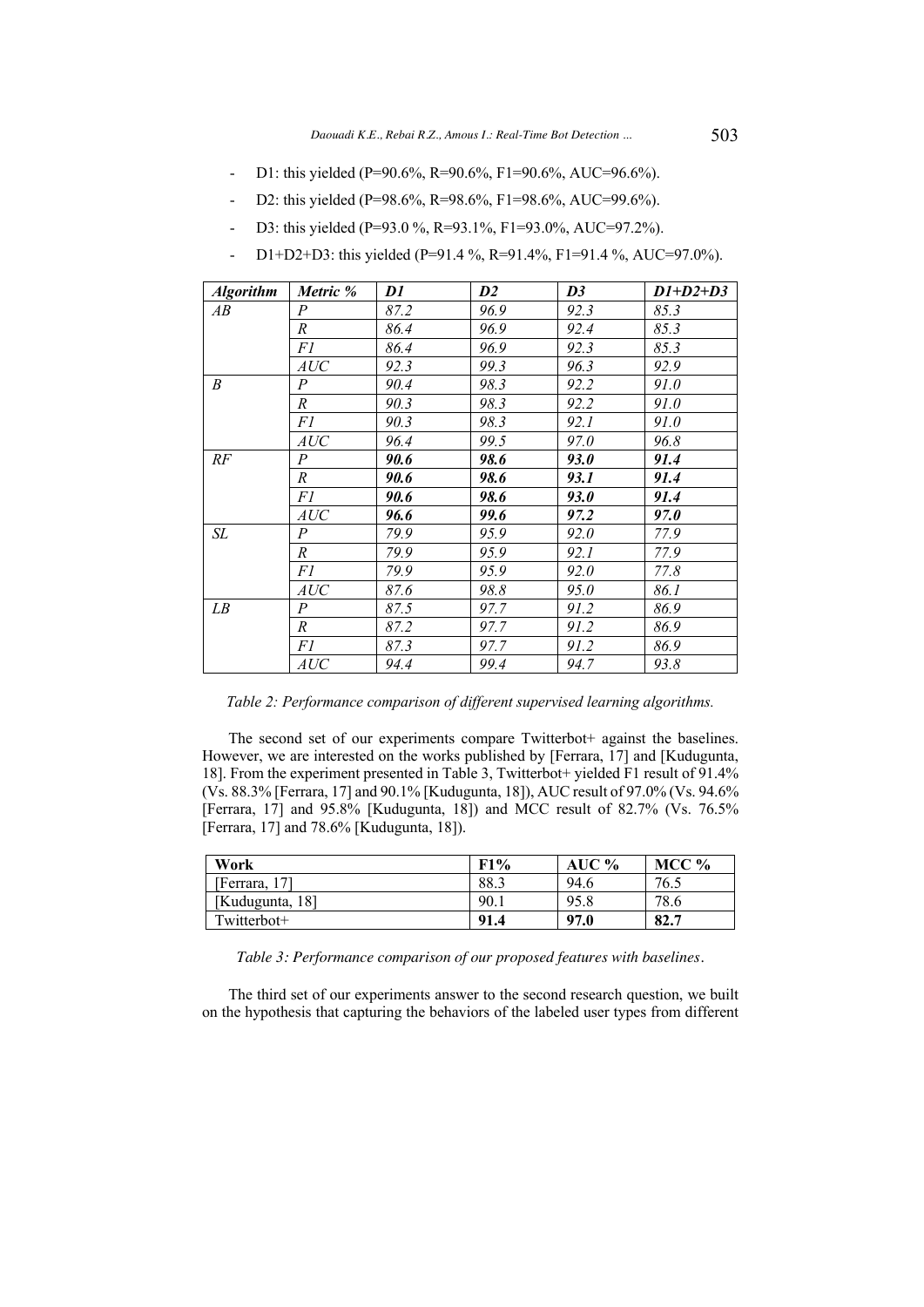points of time can maximize the accuracy results while enriching previously labeled datasets by real samples of both human and bot. First, the majority, if not all of previously mentioned related works use information from a single observation from the labeled accounts (i.e. creating feature vector of the labeled datasets from one time point). In fact, a single observation from the user accounts is not enough to predict the type of user account accurately; this is due to the fact that both types change their behaviors during their life cycle. Second, the majority, if not all of the related works enrich existing labeled datasets either by using the additional and very expensive labeling steps [Varol, 17] or by creating new random samples based on the original feature vectors [Kudugunta, 18]. Thus, temporal enrichment seems to be an interesting solution for enriching previously labeled datasets with more real examples of human and bot. To validate our hypothesis, we created feature vectors from previously labeled datasets at  $t=0$ ,  $t=10$  days and  $t=100$  days. We performed several experiments over the SMOTE algorithm baseline and our proposed temporal enrichment. As can be concluded from the experiment presented in Table 4, our proposed temporal enrichment achieves higher accuracy results than the baseline. This yielded F1 result of 97.9% (Vs. 93.4% [Kudugunta, 18]), AUC result of 99.7% (Vs. 98.3% [Kudugunta, 18]) and MCC result of 95.8% (Vs. 86.8% [Kudugunta, 18]).

| <b>Datasets</b>                       | F1%  | AUC % | MCC % |
|---------------------------------------|------|-------|-------|
| Original                              | 91.4 | 97.0  | 82.7  |
| Original + SMOTE [Kudugunta, 18]      | 93.4 | 98.3  | 86.8  |
| Original + temporal enrichment (Ours) | 979  | 99.7  | 95.8  |

*Table 4: Performance comparison of our proposed technique for enriching previous labeled datasets and SMOTE baseline.*

## **5 Conclusion and Future Prospects**

The approach taken in Twitterbot+ uses a minimal number of statistical features extracted from one single tweet with temporal enrichment of a previously labeled datasets, yet it yields high accuracy results (>95%), which is the lack in the majority of the state-of-the-art approaches. In addition, Twitterbot+ is not confronted by the problems inherent to the text. Moreover, Twitterbot+ is the first bot detection model that enriches their training data with temporal enrichment from the previously labeled user accounts. The evaluation of Twitterbot+ was done using three benchmark datasets. This will allow researchers to compare different systems fairly against our system. Experiment shows that simply using minimal parameters from of metadata of user accounts is sufficient to detect bot account accurately and quickly. As future works, we will extend our work to be able to detect the topic and the sentiment of the classified tweet. From a research standpoint, we will use Twitterbot+ to analyze Twitter conversations in different contexts to determine the extent of the interaction of humans and bots with public discourse, and to understand how their sophistication and capabilities evolve over time.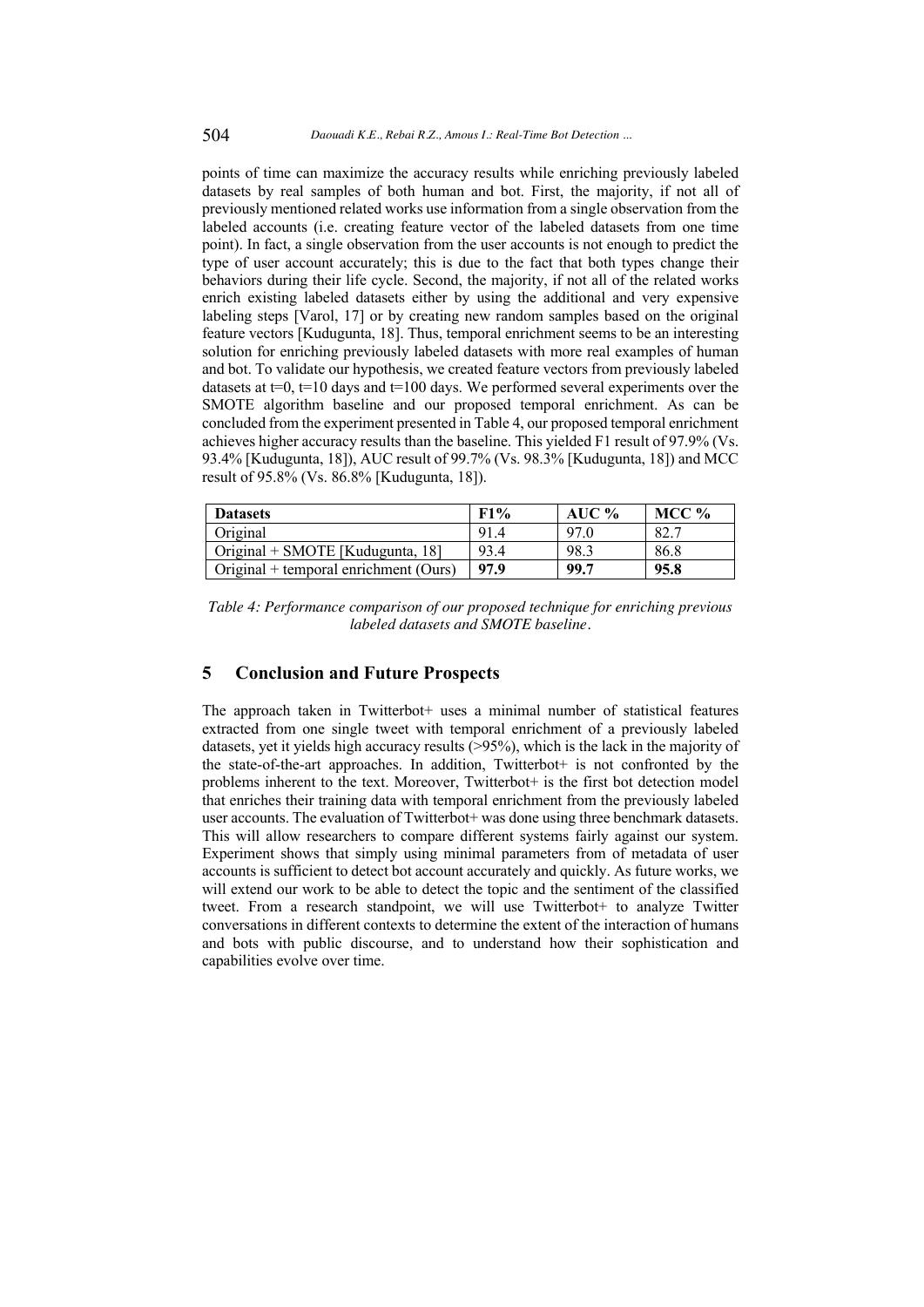### **References**

[Bindu, 18] Bindu, P. V., Mishra, R., Thilagam, P. S.: Discovering spammer communities in Twitter. Journal of Intelligent Information Systems, 51(3), 503-527, (2018).

[Chawla, 02] Chawla, N. V., Bowyer, K. W., Hall, L. O., Kegelmeyer, W. P.: SMOTE: synthetic minority over-sampling technique. Journal of artificial intelligence research, 16, 321-357, (2002).

[Chen, 15] Chen, C., Zhang, J., Xie, Y., Xiang, Y., Zhou, W., Hassan, M. M., Alrubaian, M.: A performance evaluation of machine learning-based streaming spam tweets detection. IEEE Transactions on Computational social systems, 2(3), 65-76, (2015).

[Cresci, 15] Cresci, S., Di Pietro, R., Petrocchi, M., Spognardi, A., Tesconi, M.: Fame for sale: Efficient detection of fake Twitter followers. Decision Support Systems, 80, 56-71, (2015).

[Cresci, a17] Cresci, S., Di Pietro, R., Petrocchi, M., Spognardi, A., Tesconi, M.: Social fingerprinting detection of spambot groups through DNA-inspired behavioral modeling. IEEE Transactions on Dependable and Secure Computing, 15(4), 561-576, (2017).

[Cresci, b17] Cresci, S., Di Pietro, R., Petrocchi, M., Spognardi, A., Tesconi, M.: The paradigmshift of social spambots: Evidence, theories, and tools for the arms race. In Proc. Int. Conf on World Wide Web companion (pp. 963-972), Australia, (2017, April).

[Cresci, 18] Cresci, S., Lillo, F., Regoli, D., Tardelli, S., Tesconi, M.: \$ FAKE: Evidence of Spam and Bot Activity in Stock Microblogs on Twitter. In Proc. Int. Conf on Web and Social Media, (pp.580-583), (2018, June).

[Cresci, 19] Cresci, S., Lillo, F., Regoli, D., Tardelli, S., Tesconi, M.: Cashtag piggybacking: Uncovering spam and bot activity in stock microblogs on Twitter. ACM Transactions on the Web, 13(2), 11, (2019).

[Daouadi, a19] Daouadi, K. E., Zghal Rebaï, R., Amous, I.: Organization, Bot, or Human: Towards an Efficient Twitter User Classification. Computación y Sistemas, 23(2), 273-280, (2019).

[Daouadi, b19] Daouadi, K. E., Rebaï, R. Z., Amous, I. Bot Detection on Online Social Networks Using Deep Forest. In Proc. Int. Conf on Computer Science On-line Conference (pp. 307-315), (2019, April).

[Fawcett, 06] Fawcett, T.: An introduction to ROC analysis. Pattern recognition letters, 27(8), 861-874, (2006).

[Ferrara, 16] Ferrara, E., Varol, O., Davis, C., Menczer, F., Flammini, A.: The rise of social bots. Communications of the ACM, 59(7), 96-104, (2016).

[Ferrara, 17] Ferrara, E.: Disinformation and social bot operations in the run up to the 2017 French presidential election. First Monday, 22(8), (2017).

[Gilani, 17] Gilani, Z., Kochmar, E., Crowcroft, J.: Classification of twitter accounts into automated agents and human users. In Proc. Int. Conf on Advances in Social Networks Analysis and Mining (pp. 489-496), (2017, July).

[Gilani, 19] Gilani, Z., Farahbakhsh, R., Tyson, G., Crowcroft, J.: A Large-scale Behavioural Analysis of Bots and Humans on Twitter. ACM Transactions on the Web, 13(1), 7, (2019).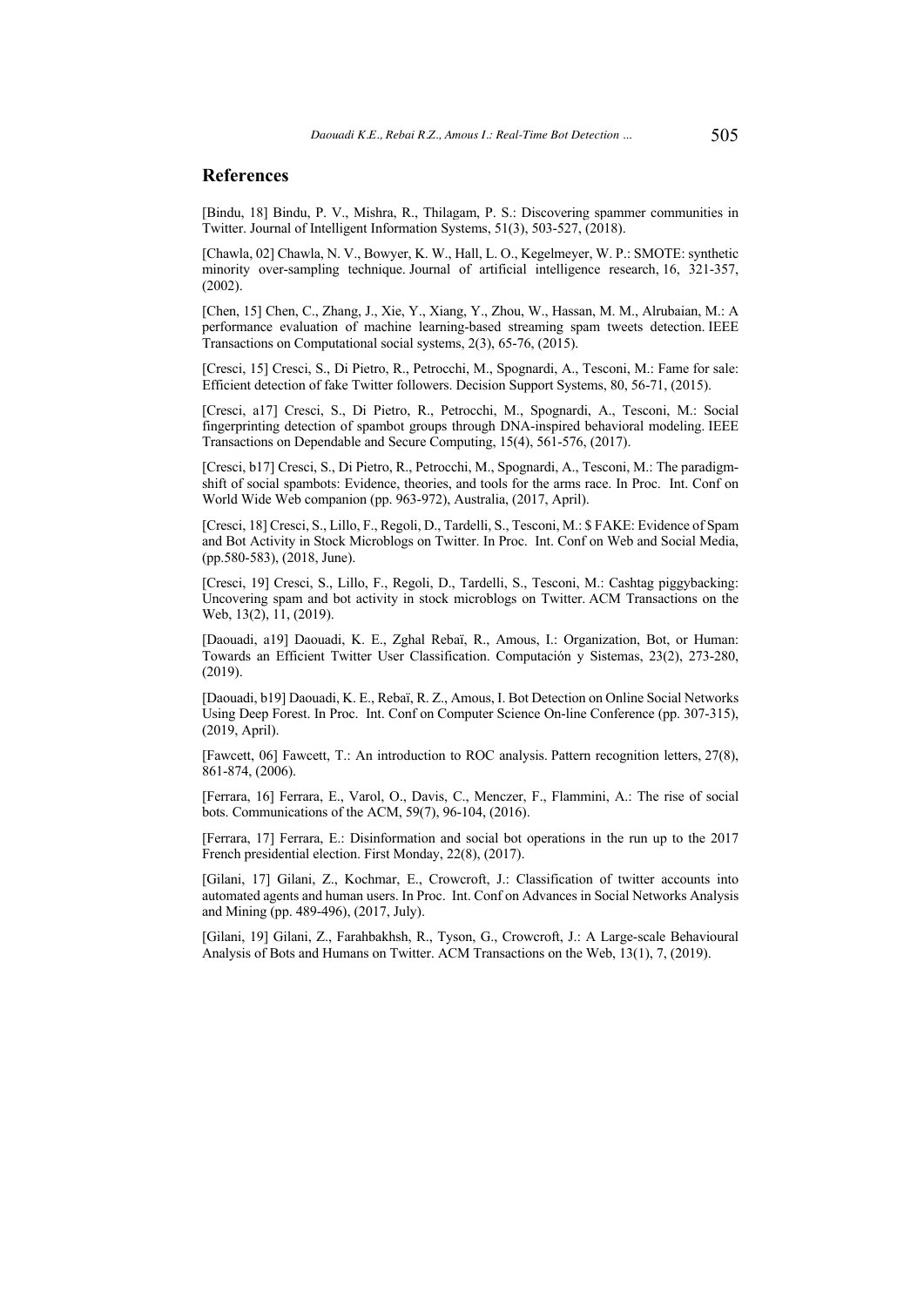[Jain, 18] Jain, G., Sharma, M., Agarwal, B.: Spam detection on social media using semantic convolutional neural network. International Journal of Knowledge Discovery in Bioinformatics, 8(1), 12-26, (2018).

[Jain, 19] Jain, G., Sharma, M., Agarwal, B.: Optimizing semantic LSTM for spam detection. International Journal of Information Technology, 11(2), 239-250, (2019).

[Kantepe, 17] Kantepe, M., Ganiz, M. C.: Preprocessing framework for twitter bot detection. In Proc. Int. Conf on Computer Science and Engineering (pp. 630-634), (2017, October).

[Khan, 17] Khan, I., Naqvi, S. K., Alam, M., & Rizvi, S. N. A.: An efficient framework for realtime tweet classification. International Journal of Information Technology, 9(2), 215-221, (2017).

[Kudugunta, 18] Kudugunta, S., Ferrara, E.: Deep neural networks for bot detection. Information Sciences, 467, 312-322, (2018).

[Lee, 11] Lee, K., Eoff, B. D., Caverlee, J.: Seven months with the devils: A long-term study of content polluters on twitter. In Proc. Int. Conf AAAI on Weblogs and Social Media, Spain, (2011, July).

[Magdy, 16] Magdy, W., Darwish, K., Weber, I.: # FailedRevolutions: Using Twitter to Study the Antecedents of ISIS Support. In AAAI Spring Symposium Series. (2016, March).

[Mazza, 19] Mazza, M., Cresci, S., Avvenuti, M., Quattrociocchi, W., Tesconi, M.: RTbust: Exploiting Temporal Patterns for Botnet Detection on Twitter. In Proc. Int. Conf on Web Science, (pp.183-192), (2019).

[Morstatter, 16] Morstatter, F., Wu, L., Nazer, T. H., Carley, K. M., Liu, H.: A new approach to bot detection: striking the balance between precision and recall. In Proc. Int. Conf on Advances in Social Networks Analysis and Mining (pp. 533-540), USA, (2016, August).

[Nizzoli, 19] Nizzoli, L., Avvenuti, M., Cresci, S., Tesconi, M.: Extremist Propaganda Tweet Classification with Deep Learning in Realistic Scenarios. In Proc. Int. Conf on Web Science (pp. 203-204), (2019, June).

[Rekik, 18] Rekik, A., Ameur, H., Abid, A., Mbarek, A., Kardamine, W., Jamoussi, S., Hamadou, A. B.: Building an Arabic Social Corpus for Dangerous Profile Extraction on Social Networks. Computación y Sistemas, 22(4), (2018).

[Singh, 18] Singh, M., Bansal, D., Sofat, S.: Who is who on twitter–spammer, fake or compromised account? A tool to reveal true identity in real-time. Cybernetics and Systems, 49(1), 1-25, (2018).

[Stukal, 17] Stukal, D., Sanovich, S., Bonneau, R., Tucker, J. A.: Detecting bots on Russian political Twitter. Big data, 5(4), 310-324, (2017).

[Subrahmanian, 16] Subrahmanian, V. S., Azaria, A., Durst, S., Kagan, V., Galstyan, A., Lerman, K., Menczer, F.: The DARPA Twitter bot challenge. Computer, 49(6), 38-46, (2016).

[Tavares, 13] Tavares, G., Faisal, A.: Scaling-laws of human broadcast communication enable distinction between human, corporate and robot twitter users. PloS one, 8(7), e65774, (2013).

[Tavares, 17] Tavares, G., Mastelini, S.: User classification on online social networks by post frequency. In Anais do XIII Simpósio Brasileiro de Sistemas de Informação (pp. 464-471). Brazil, (2017, May).

[Troudi, 18] Troudi, A., Zayani, C. A., Jamoussi, S., Amor, I. A. B.: A new mashup based method for event detection from social media. Information Systems Frontiers, 20(5), 981-992, (2018).